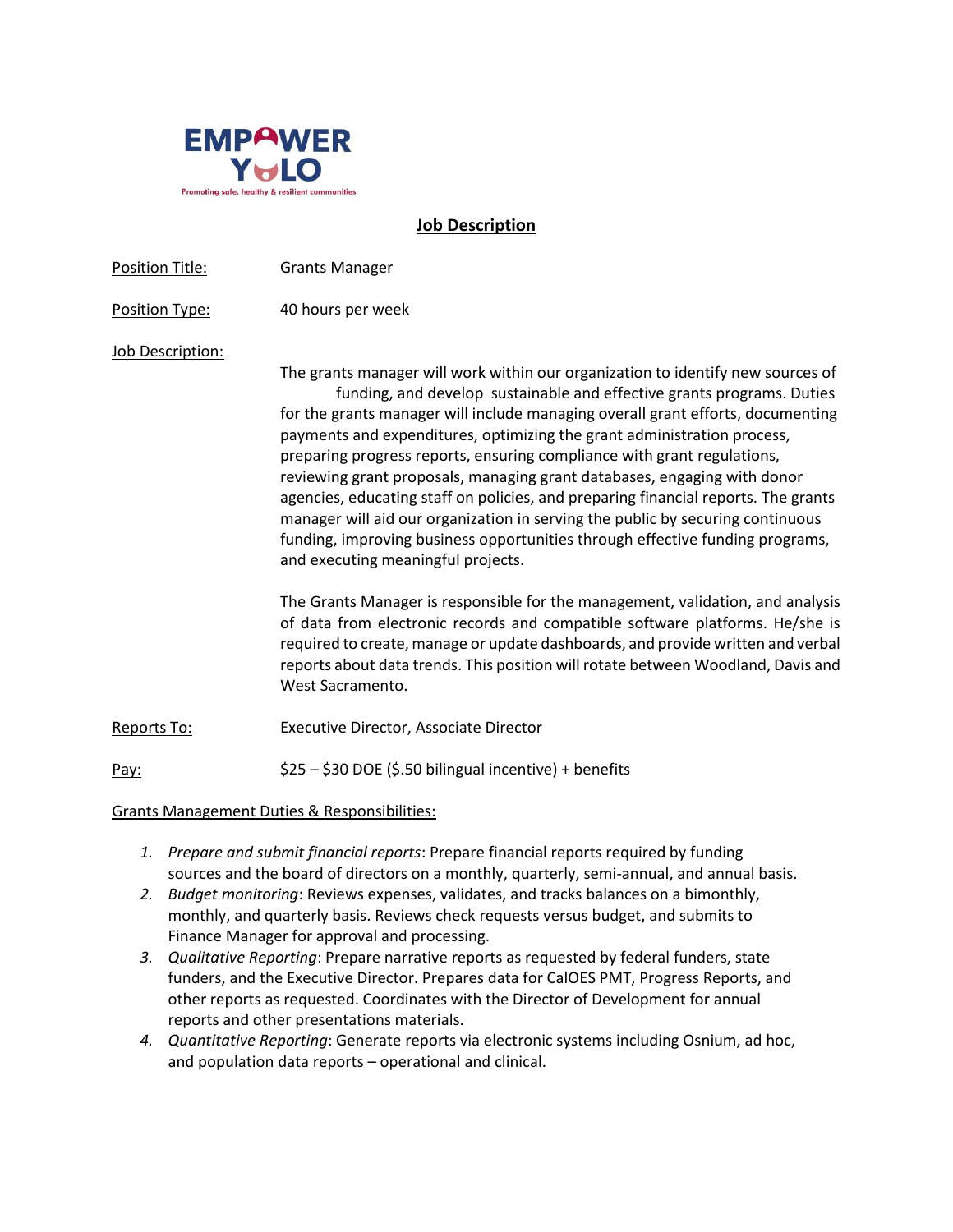- *5. Applications and budgeting*: Prepares and executes grant applications with approval of the Executive Director. Aids Executive Director with grant writing, agency-wide budgeting, and agency goals and objectives.
- *6. Manages client service data interface:* Provides technical support and training to staff and management, works with software technicians to improve performance monitoring, updates features, validates data reports relating to clients served, services received and quality improvement.
- *7. CALOES Compliance*: Reviews CalOES Subrecipient Handbook annually to determine changes needed to Internal Controls or Procurement Policies.

# Financial Responsibilities:

- 1. Responsible for the financial obligation for all funding contracts, including monthly, quarterly and annual reports, and special compliance requirements.
- 2. Works with the ED, CFO and Internal Committee in preparation of various budgets
- 3. Submits budget revisions as needed.
- 4. Advise department heads regarding fund appropriation balances.

# Human Resources Duties & Responsibilities:

- *1. Manages time and labor interface:* Manages time and labor requests by employees and management including timesheet changes, processing of corrective and final checks. Caters user access to employees and departments specific to funding available to their position.
- *2. New employee onboarding and benefits management:* Facilitates new employee onboarding, benefits enrollment, and maintains employee files.
- *3. Time & labor:* Reviews approved timesheets for accuracy and grant allocations.

Supervisory Responsibilities: The Grants Manager will oversee program implementation and staff development upon request.

# Qualifications and Requirements:

The ideal candidate for this role should have superior organizational skills, great leadership qualities, and exceptional budgeting and monitoring skills. The grants manager should re-enforce relationships with donors, ensure that grant programs operate efficiently, streamline grant administration, and keep our organization fiscally sound.

- Methodical and strategic thinking.
- Good communication skills.
- Project management skills.
- Excellent organizational skills.
- Budgeting and accounting experience.
- Computer literacy.
- Knowledge of auditing policies.
- Knowledge of donor agencies.